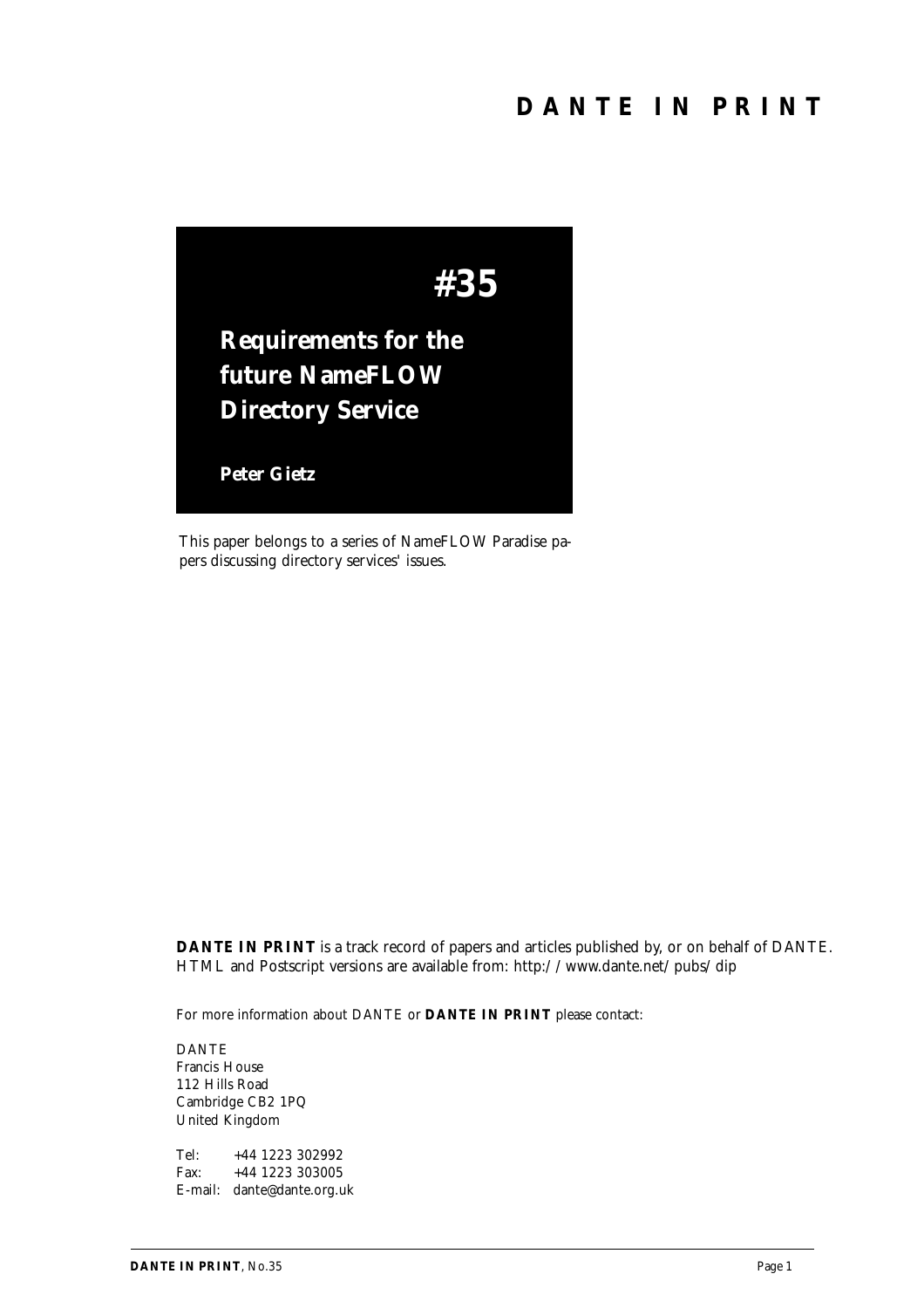# **Requirements for the future NameFLOW Directory Service**

#### **Peter Gietz**

#### **Introduction**

The DANTE NameFLOW Service has developed as *the* international Directory. NameFLOW was based on the Paradise project and has a long experience of almost a decade. With this DANTE and its co-operating customers take a lead in worldwide deployment of directory technology. The current infrastructure is mainly based on the X.500(1988) standard with the enhancements for replication and access control as implemented in the Quipu software and as defined in RFC1276 [1 ]. By now this main infrastructure has been expanded by X.500(1993) servers as well as by stand-alone LDAP servers connected to the X.500 Directory via X.500 Enabler [2 ] of Critical Angel (now called Innosoft X.500 Connector). There also have been attempts to connect 1988 standard complying non-Quipu DSAs [3 ]. The backbone for the knowledge information management and replication is still based on the non standard QUIPU mode. This includes the transfer of the data entries in the so called Entry Data Block (EDB) format via a protocol specially defined for this purpose.

Most of the Quipu software is not capable of handling dates after the year 2000 in the replication process. Furthermore there is now a standardised method of replication defined in X.525 [4 ] as part of the 1993 version of the standard which is implemented in a whole range of X.500 products. Due to these two facts, the current NameFLOW infrastructure is obsolete.

DANTE has carried out interoperability tests of a multi vendor X.500(1993) directory service in February 1996 and in May 1997 [5, 6, 7]. Although access and retrieval worked fairly well, there were severe problems in the field of replication. The vendors of the included software were not able to completely solve these problems before the second test phase. Due to the unsatisfying outcome of the tests there was no straightforward way for the replacement of the current infrastructure at that time.

This document describes the requirements for this next step of the NameFLOW directory service. It shows the issues of building a worldwide distributed directory service in a time of competing technologies. There are various models for a new service. These are not the subject of this document, but will be described in separate documents [8 , 9 ].

#### *The overall task: connecting the world*

Currently the main usage of directory technology in the research community is the white pages service, the best current practice of which is defined in RFC2148 [10 ]. Older applications in the field of email and file transfer (X.400, FTAM) have been rather unsuccessful in competing with the respective technologies without integrated directory enhancements (SMTP and FTP). In any case, new directory usages can be foreseen in the near future.

As an example Public Key Infrastructure, already defined in the 1988 version of the standard [11 ], begins to gain more and more importance. The Directory is a natural means

Peter Gietz is Applications Engineer at DANTE. His e-mail address is peter.gietz@dante.org.uk .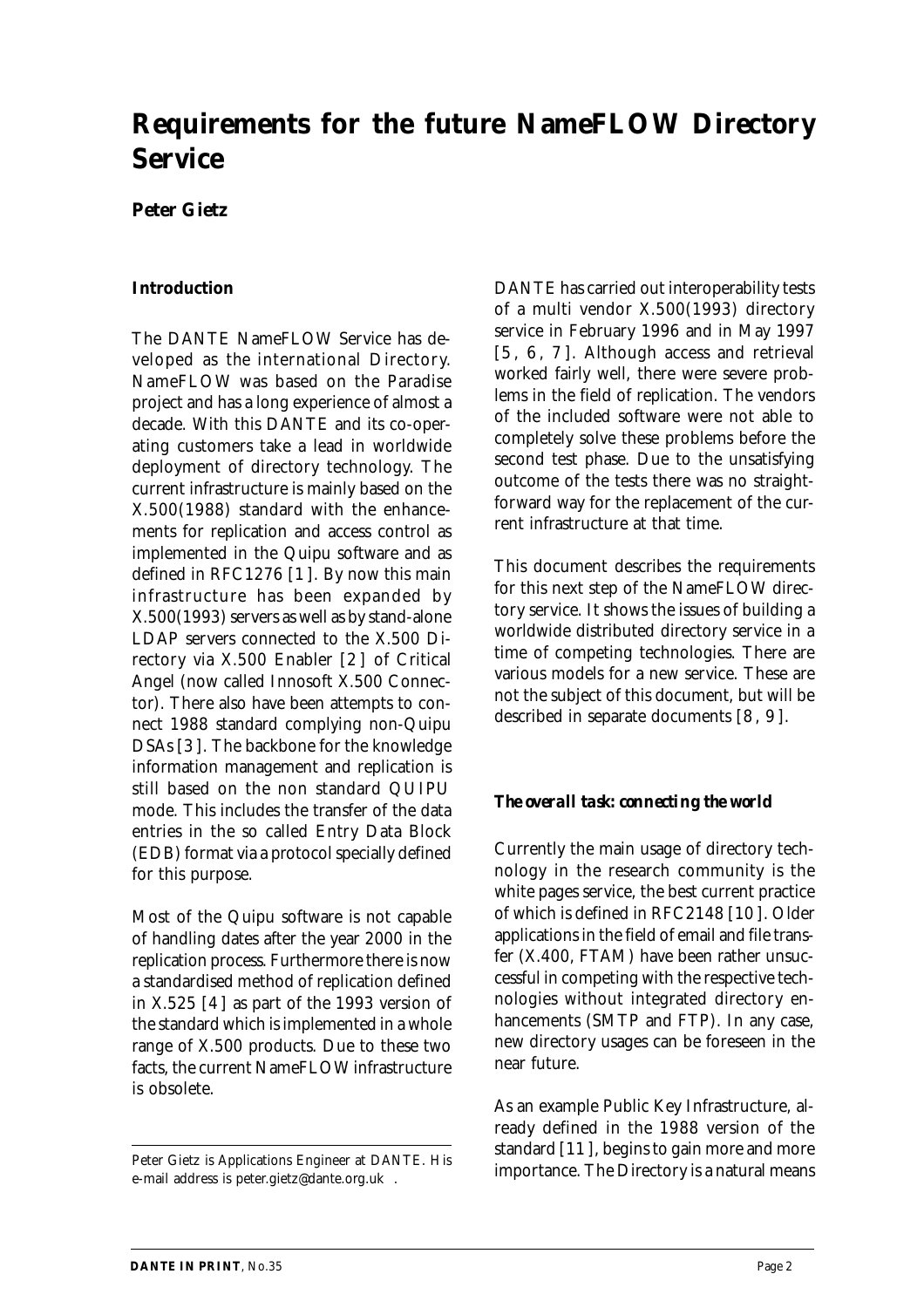for publishing the public keys of the users. PGP keys are the most popular in the research community today. There definitely is a need for defining standard attributes to store the PGP public keys or key references in the directory. This objective has not yet been fulfilled and a respective Internet draft [12] is outdated by now. The main problem not solved by that proposal is the handling of more than one public key per directory entry. OpenPGP, the new IETF WG on PGP has not addressed this issue [13 ].

Other applications to come will include the storage of dynamic information for the use in, e.g., real-time multimedia communication. In this area work has been done in respect to LDAP technology [14].

The task of DANTE in the range of directories is to coordinate and connect the directory activities of the NRNs. On the one side DANTE has to take into account the directory technologies of the NRNs on the other side it has to function in a normative way to ensure consistency and interoperability. This should be done by keeping track with the standardising efforts made in the Internet community. The special task of connecting the countries involves special problems that will be dealt with in the following sections.

## *The Root Context*

In a hierarchical system of organising data there is one node that differs from all the other nodes, in having no superior node: the root node. At this point the knowledge information has to be maintained to connect the country level nodes, which are managed by the first level DSAs. Being critical to resolution of names and performing of searches, the knowledge information of the first level DSAs needs to be widely available by means of replication as demanded in RFC1275 [15 ]. In the current NameFLOW service this high level knowledge information is maintained at a root DSA and replicated to the

first level DSA. The root DSA is not a feature of the X.500 standard, but was introduced in the framework of the Quipu knowledge model. The main advantage of this structure is the ease of management because of only one central point of administration.

In the 1988 version of the X.500 standard the terms root context as well as root naming context are mentioned, both of which should be taken synonymously [16 ]. Unfortunately this concept is not mentioned in the 1993 edition of the standard any more. RFC2120 [17 ] was dedicated to the use of X.500(1993) standard for managing the root context, with the aim to take over the advantages of the Quipu Root DSA concept. Based on the new protocols applicable for replication as defined in the 1993 standard, namely the Directory Information Shadowing Protocol (DISP) and the Directory Operational Binding Protocol (DOP), three technical solutions were offered in the RFC:

- 1. A fast track solution proposes the manually update of the knowledge information about the single first level DSAs at the root DSA. The first level DSAs shadow this information via DISP.
- 2. The slower track solution replaces the manual update of the root DSA with a set of "spot" shadowing agreements between the root DSA as consumer and the first level DSAs as supplier. These agreements should then be enhanced by added subordinate references to emulate a Hierarchical Operation Binding (HOB) as normally achieved via DOP.
- 3. The long term solution includes a genuine HOB via DOP.

It is important to note, that all three solutions presuppose more or less severe amendments to the standard, as reflected in the defect reports annexed to RFC2120. The proposal was based on the fact that DOP was not fully implemented in most of the software products.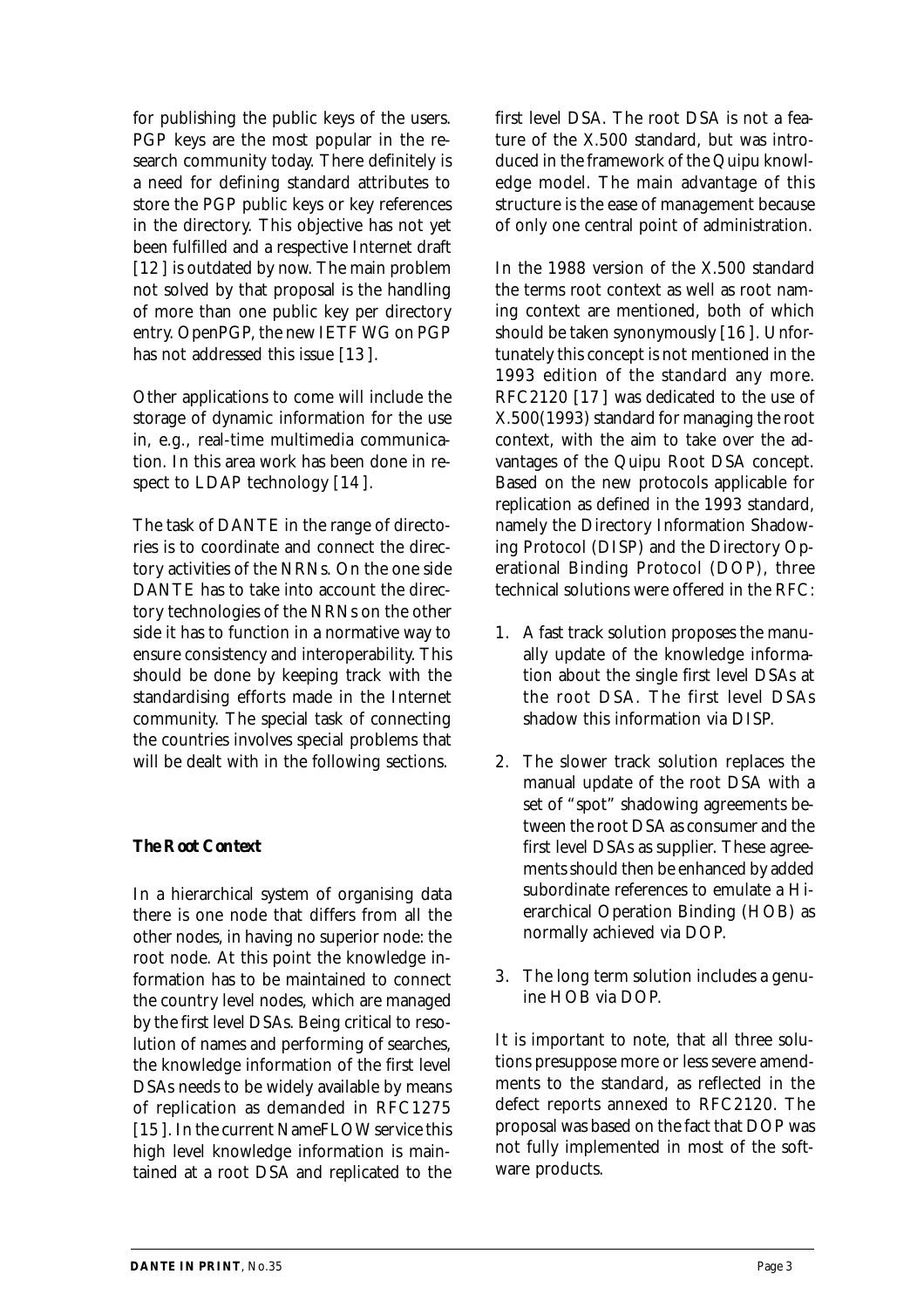A different approach to the root context problem has recently been brought forward in [18 ]. This contribution proposes the enhancement of the concepts of Administrative Directory Management Domains (ADDMD) and Private Directory Management Domains (PRDMD) as defined in the X.500 standard. This solution overcomes the single point root noded and replaces it with an Asymmetric Replicated Root Directory System. It requires a number of amendments to the standard concerning the concept of the First Level DSAs, the DSP as well as the operational model.

It is essential for the future NameFLOW service to have a manageable and deployable solution for the root context problem. It will be a matter of decision how much information should be maintained by the superior level, taking into account the performance issues as well as the concern of reduction of complexity and the effects of the single point of failure issue.

## *Support of Quipu Replication*

For a smooth transition to a new directory system and for backwards compatibility with participants, still running DSAs in Quipu mode, the support of Quipu replication should be provided. A DSA as part of the X.500 Backbone should therefore fulfill the requirements defined in RFC1275 [15] by means of the methods proposed in RFC1276 [1]. This includes support of the EDB format, as well as the support of the EDB file based replication protocol.

## *Support of Quipu ACLs*

The first edition of the X.500 standard did not include access control mechanisms. The Quipu implementation had to go its own proprietary way again, by creating the Access Control List (ACL), a specific attribute specifying the type of access allowed to single users or groups of users. These ACLs were usually inherited down a subtree into the single entries.

The 1993 standard defined a complete and complex so called Basic Access Control Scheme (BACS) [19 ], which provides the means to protect entries, single attributes, attribute values, as well as DNs from all possible actions by users, groups of users or users defined by their authentication levels. Entries can be grouped in respect to administrative areas. To make it even more complex BACS defines precedence levels for the sake of resolving conflicts of several Access Control Information Items (ACII). This extreme comprehensiveness of the BACS leads to an explosion of the amount of data stored in the directory. Additionally, it makes the task of defining access control very complex for the administrator.

There is a definite need for the establishment of an access control policy for the NameFLOW service to reduce the complexity and to gain homogenity in this respect.

For a smooth transition to a service based on the X.500(1993) standard, the NameFLOW service requires an easy to use and policy based administrator interface for the definition of access control.

# *Integration of LDAP*

LDAP originated as a simplified access protocol to X.500. In its development in the Internet standardisation process it evolved to an X.500 competing directory technology. Although there is a complete set of RFCs describing the latest version 3 of this technology [20 , 21 , 22 , 23 , 24 ], there are still a number of unsolved problems, mainly in the fields of access control, authentication, replication and knowledge information management. In spite of this, stand-alone LDAP servers become more and more popular in the research community, and it is one of the main issues for the future NameFLOW serv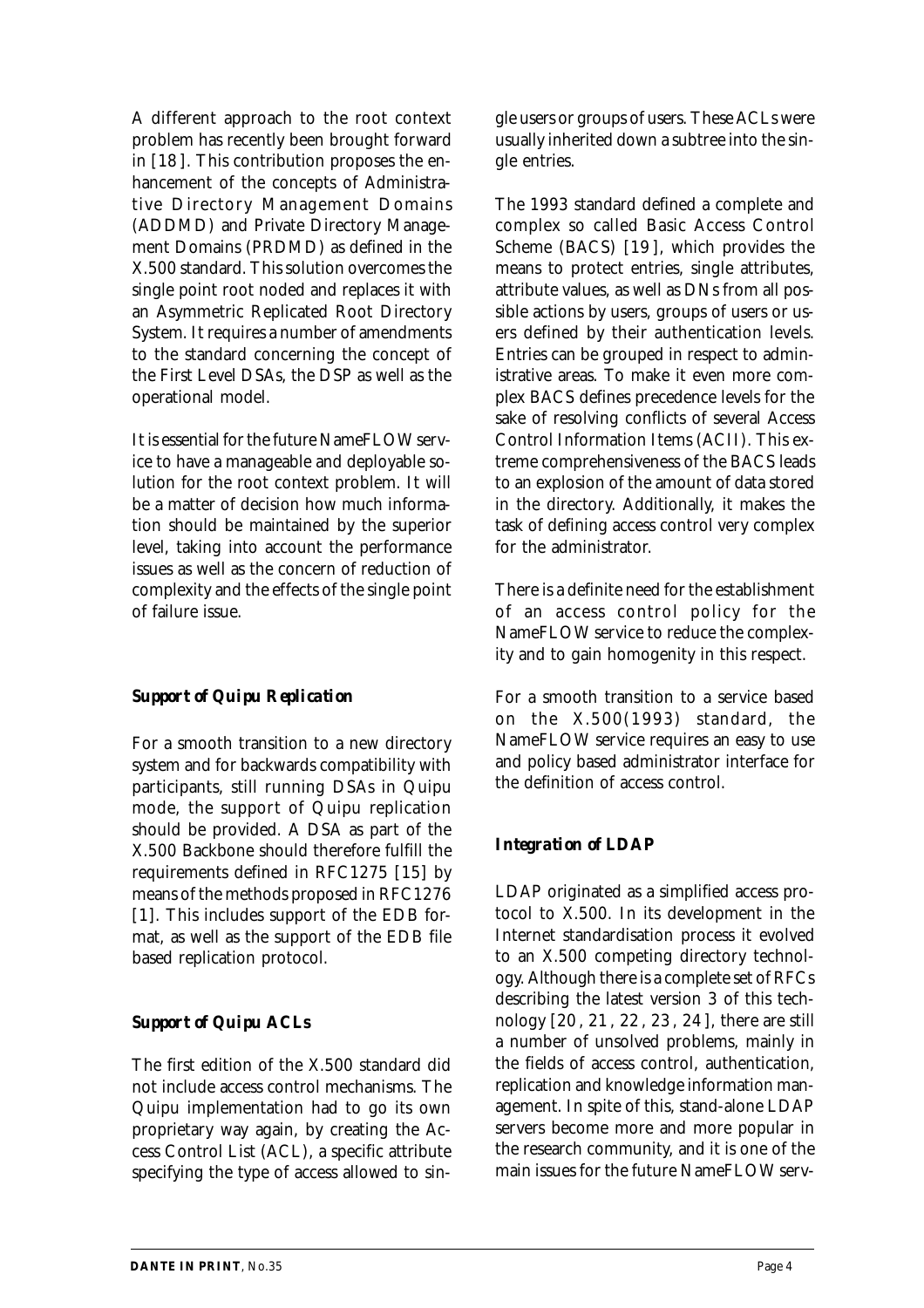ice to integrate this technology. There is a yet unfinished Internet draft which includes a solution for this integration [25 ]. It proposes algorithms for interconnection of LDAP servers with each other as well as with the global X.500 directory, based on LDAP Referral servers. The usage of the following technologies is presupposed by this Internet draft: Domain Name System (DNS), Server Location Protocol (SLP) [26 , 27 ] and Common Index Protocol (CIP) [28 , 29 , 30, 31 ].

Due to the increasing popularity of LDAP the future NameFLOW architecture has to integrate this technology. Possible scenarios would be either an LDAP backbone solution [8] or an integration of LDAP servers by an X.500 backbone [9].

Recently work on LDAPv3 profiles and conformance testing has been done outside the IETF, which can be helpful in including LDAPv3 products into the NameFLOW service: Work on the definition of special task LDAP servers [32 , 33 , 34 , 35 , 36 ], on the means of evaluation of LDAP software [37 ], as well as on interoperabilty testing [38 ].

## *Schema and name mapping*

The original X.500 Directory schema was defined in X.520 [39 ] and X.521 [40 ] providing a standard set of attributes and object classes. This set gives the means for interoperability between independently managed servers, in respect to information retrieval as well as to the naming schema, including the rules how to build a DN. Today more attributes are required to solve the current directory needs, e.g., for the mobile telephone number. In the scope of white pages services new proposals for standard attributes have been made outside the X.500 standardising process. RFC2218 [41 ] as outcome of the IETF working group IDS defines an Internet White Pages Schema (IWPS). A competing proposal was made by the Network Applications Consortium, the Lightweight Internet Person Schema (LIPS) together with a mapping proposal for LIPS and IWPS [42 ]. Additionally there is a proposal for the inetOrgPerson object class [43 ] to meet the requirements of today's Internet and Intranet directory services.

The conventional X.500 approach to naming involved not yet completely solved problems in respect to name registration. Another naming and registration structure, which is working and widely deployed in the Internet community is the DNS. A new proposal has been made [44 , 45] to use this existing structure for directory service, introducing a new attribute named Domain Component (DC). A solution for the integration of standard X.500 naming schema into this new naming schema is included in [25].

To acquire the best possible flexibility in respect to future developments the forthcoming NameFLOW service should be able to handle the above mentioned extensions to the standard attributes and object classes. Another task for the future NameFLOW directory service will be to include the DC naming plan and to provide a mapping to the conventional X.500 naming schema.

## *Integration of Indices*

As Directory use continues to grow and as new demands for future directory services (e.g., public key server) are coming up, there is a need for enhanced mechanisms of information retrieval beyond the currently available search facilities and replication mechanisms. Such demands were already addressed in the year 1993 [46 ] and the first solution was brought forward deploying classical X.500(1993) means of replication for indexing purposes [47 ]. An implemantatin of this service can be found at [48]. A more promising approach to an index mechanism for directories [49 ] deploys the centroid technology of whois $++$  [50].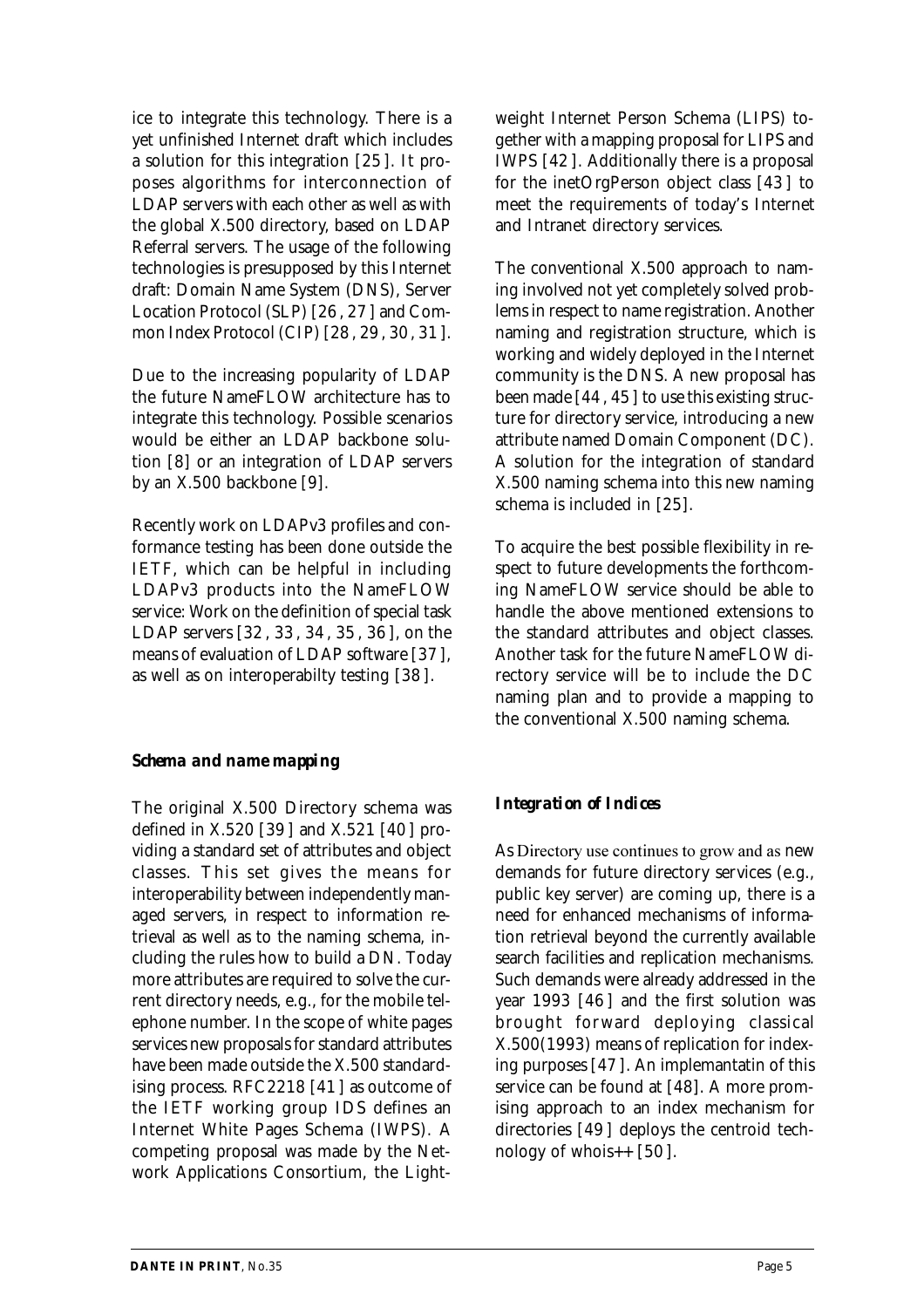The above mentioned CIP serves as a complete and complex system for indexing directories. The Tagged Index Object defined in CIP [31] includes all the information needed to be indexed. In addition several transport mechanisms are defined, as well as a retrieval interface.

An important aim of the future NameFLOW directory service is to include mechanisms for indexing and for distribution of index information. Although

CIP provides a good solution, a first step in reaching this aim is to only deploy a subset of it.

## *Summary*

The following requirements are essential for the future NameFLOW directory service:

- Building up a new infrastructure that fulfills the requirements of the NameFLOW customers but also takes into account the standardising work going on in the internet community.
- · A deployable solution for the root naming context problem most probably compliant to RFC2021 [17].
- Integration of the current Quipu software, including the replication methods described in [1].
- · Tools for policy based management of X.500(1993) BAC.
- Integration of LDAPv3 server technology as described in [25].
- · Integration of the DC naming structure as proposed in [44, 45].
- Construction of an index service for directory information on tracks of [49].

The special task of the future NameFLOW service will be to include backwards

compability on the one hand by supporting standard X.500(1988) as well as non-standard Quipu DSAs. On the other hand the future technologies have to be supported as well, namely X.500(1993) with a solution for the root context problem, as well as LDAPv3 stand-alone servers. In addition policies for replication and access control have to be defined.

## *References*

[1] S.E. Hardcastle-Kille, "Replication and Distributed Operations extensions to provide an Internet Directory using X.500", RFC1276, November 1991.

[2] M. B. Caines, "Experiences using two LDAP server implementations", <url:http:/ /www.dante.net/np/ldap/wolver.html>, March 1997.

[3] B. Koechlin, K. Treca, and P.-A. Pays, "Strangers in Paradise", INET94 Proceedings, June 1994.

[4] ISO/IEC 9594-8 | ITU-T Rec X.509 (1988) "The Directory: Authentication framework", 1989

[5] V. Berkhout, "NP-93: NameFLOW-Paradise piloting X.500(93). Pilot framework document", DANTE Docs VB(97)004, <url:http://www.dante.net/np/93pilot/ framework.html>, January 1997.

[6] V. Berkhout, "NameFLOW-Paradise X.500(93) Test Results - Phase One", DANTE Docs VB(96)15, <url:http:// www.dante.net/np/93pilot/phase1 results.html>, March 1996.

[7] J. Horton, "NameFLOW-Paradise X.500(93) Test Report - Phase two", DANTE Docs JH(97)001, <url:http:// www.dante.net/np/93pilot/phase2 results.html>, August 1997.

[8] J. Horton, "Draft Plan for a NameFLOW LDAP Pilot", <url:http://www.dante.net/ np/LDAP-Pilot-Plan-01.txt>, February 1998.

[9] P. Gietz, "A NameFLOW plan for a Hybrid X.500-LDAP directory service", work in progress.

[10] H. Alvestrand, P. Jurg, "Deployment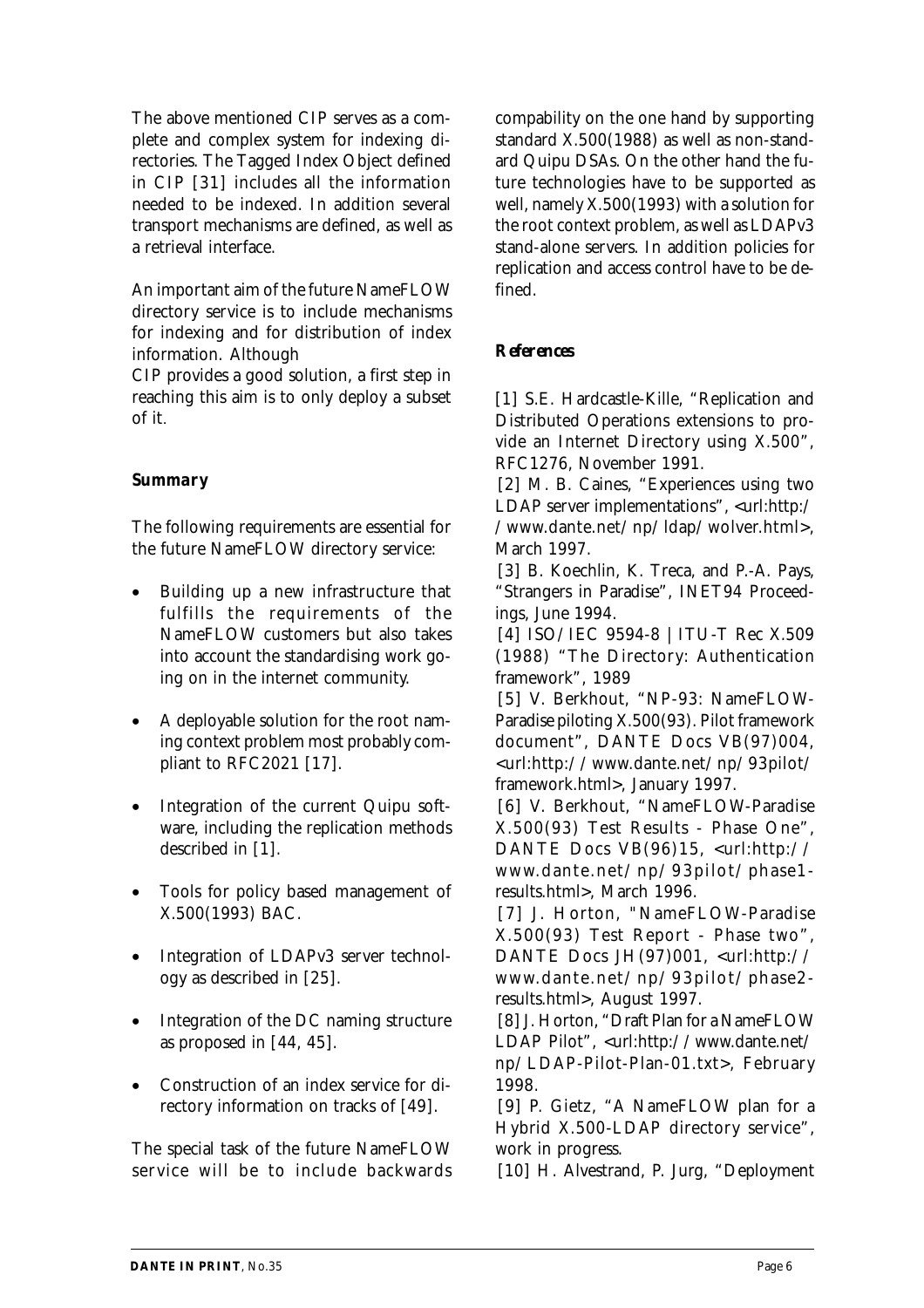of the Internet White Pages Service", RFC2148, BCP 15, September 1997.

[11] ISO/IEC 9594-9 | ITU-T Rec X.525 (1993) "The Directory: Replication", 1994. [12 ] R. Hedberg, "Definition of X.500 Attribute Types and a Object Class to Hold public PGP keys", Expired Internet draft, <draft-ietf-asid-pgp-02.txt>, February 1996. [13] "An Open Specification for Pretty Good Privacy (openpgp)", IETF working Group Charter, <url:http://www.ietf.org/ html.charters/openpgp-charter.html>, March 1998.

[14] Y. Yaacovi, M. Wahl, and T. Genovese, "Lightweight Directory Access Protocol (v3): Extensions for Dynamic Directory Services", Internet draft, <draft-ietf-asid-ldapv3 dynamic-07.txt>, December 1997.

[15] S.E. Hardcastle-Kille, "Replication Requirements to provide an Internet Directory using X.500", RFC 1275, November 1991. [16] D. Chadwick, "Phasing out/Opening Up the Root DSA", DANTE in Print 14a, <url:http://www.dante.net/pubs/dip/14/ root.html>, February 1995.

[17] D. Chadwick, "Managing the X.500 Root Naming Context", RFC2120, March 1997.

[18] A. Lloyd, "Global Directory Service Backbones and Multi Master Operation - a contribution", ISSS/DIR-WS Documents N. 22, April 1998.

[19] ISO/IEC 9594-2 | ITU-T Rec X.525 (1993) "The Directory: Models", 1994.

[20] M. Wahl, T. Howes, and S. Kille, "Lightweight Directory Access Protocol (v3)", RFC2251, December 1997.

[21] M. Wahl, A. Coulbeck, T. Howes, and S. Kille, "Lightweight Directory Access Protocol (v3): Attribute Syntax Definitions", RFC2252, December 1997.

[22] M. Wahl, S. Kille, and T. Howes, "Lightweight Directory Access Protocol (v3): UTF-8 String Representation of Distinguished Names", RFC2253, December 1997.

[23] T. Howes, "The String Representation of LDAP Search Filters", RFC2254, December 1997.

[24] T. Howes, M. Smith, "The LDAP URL

Format", RFC2255, December 1997.

[25] A. Brown, C. Weider, and M. Wahl, "Practical guidance for naming and interconnectivity", Internet draft, <draft-ietflsd-nandi-00.txt>, April 1997.

[26] R. Moats, M. Hamilton, and P. J. Leach, "Finding Stuff (How to discover services)", Internet draft, <draft-ietf-svrloc-discovery-06.txt>, April 1998.

[27] J. Veizades, E. Guttman, C. Perkins, and S. Kaplan, "Service Location Protocol", RFC2165, June 1997.

[28] J. Allen, M. Mealling, "The Architecture of the Common Indexing Protocol (CIP)", Internet draft, <draft-ietf-find-ciparch-01.txt>, November 1997.

[29] J. Allen, M. Mealling, "MIME Object Definitions for the Common Indexing Protocol (CIP)", Internet draft, <draft-ietf-findcip-mime-02.txt>, January 1998.

[30] J. Allen, P. J. Leach, "CIP Transport Protocols", Internet draft, <draft-ietf-findcip-trans-00.txt>, June 1997.

[31] R. Hedberg, B. Greenblatt, R. Moats, and M. Wahl, "A Tagged Index Object for the use in the Common Indexing Protocol", Internet draft, <draft-ietf-find-cip-tagged-06.txt>, March 1998.

[32] "Read-Only LDAP Server Profile Definition", draft for LDAP Profile Specification Working Group, <url:http://www.criticalangle.com/test/profile/pr\_ro2.pdf>, January 1998.

[33] "Read-Write LDAP Server Profile Definition", draft for LDAP Profile Specification Working Group, <url:http:// www.critical-angle.com/test/profile/ pr\_rw2.pdf>, January 1998.

[34] "White Pages Application LDAP Server Profile Definition", draft for LDAP Profile Specification Working Group, <url:http:// www.critical-angle.com/test/profile/ pr\_wp2.pdf>, January 1998.

[35] "Certificate Application LDAP Server Profile Definition", draft for LDAP Profile Specification Working Group, <url:http:// www.critical-angle.com/test/profile/ pr\_cert2.pdf, January 1998.

[36] "Single Sign On Application LDAP Server Profile Definition", draft for LDAP